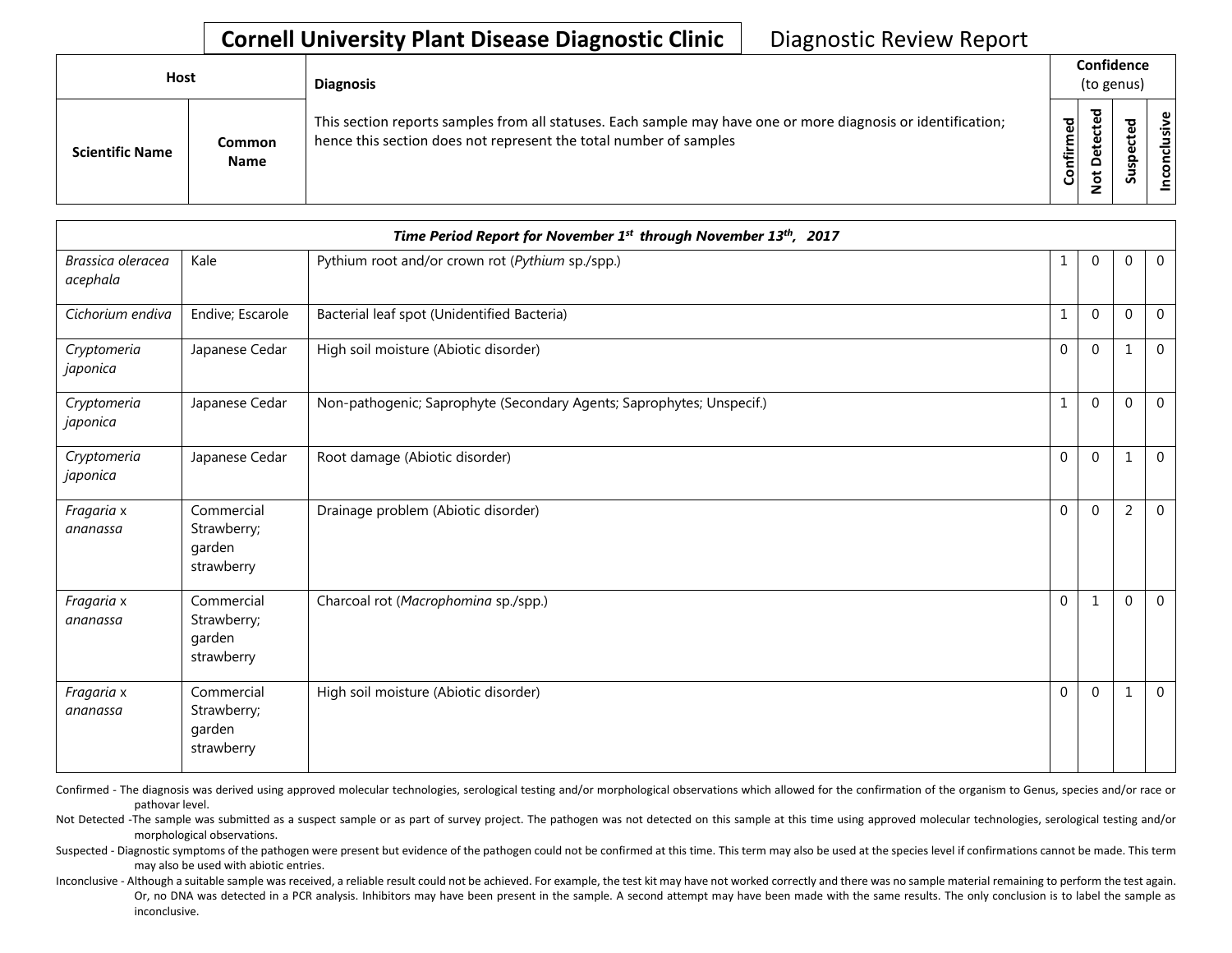## **Cornell University Plant Disease Diagnostic Clinic** | Diagnostic Review Report

| Host                   |                       | <b>Diagnosis</b>                                                                                                                                                                   |           |                                                                     | Confidence<br>(to genus) |           |
|------------------------|-----------------------|------------------------------------------------------------------------------------------------------------------------------------------------------------------------------------|-----------|---------------------------------------------------------------------|--------------------------|-----------|
| <b>Scientific Name</b> | Common<br><b>Name</b> | This section reports samples from all statuses. Each sample may have one or more diagnosis or identification;<br>hence this section does not represent the total number of samples | Confirmed | $\overline{\mathbf{c}}$<br>ڢ<br>ں<br>ω<br>ىپ<br>≏<br>$\ddot{\circ}$ | ᇃ<br>ω                   | ഄ<br>usiv |

| Fragaria x<br>ananassa | Commercial<br>Strawberry;<br>garden<br>strawberry | Phytophthora dieback; Blight (Phytophthora sp./spp.) | $\mathbf 0$  | 3            | 0              | $\overline{0}$ |
|------------------------|---------------------------------------------------|------------------------------------------------------|--------------|--------------|----------------|----------------|
| Fragaria x<br>ananassa | Commercial<br>Strawberry;<br>garden<br>strawberry | Unspecified pathology (Rhizoctonia sp./spp.)         | $\mathbf{1}$ | $\Omega$     | $\Omega$       | $\overline{0}$ |
| Fragaria x<br>ananassa | Commercial<br>Strawberry;<br>garden<br>strawberry | Verticillium wilt (Verticillium sp./spp.)            | $\mathbf 0$  | $\mathbf{1}$ | $\mathbf 0$    | $\overline{0}$ |
| Fragaria x<br>ananassa | Commercial<br>Strawberry;<br>garden<br>strawberry | Strawberry black root rot complex (Various Fungi)    | $\mathbf{1}$ | $\Omega$     | $\overline{2}$ | $\overline{0}$ |
| Platanus sp./spp.      | Planetree;<br>Sycamore                            | Powdery mildew (Erysiphe platani)                    | $\mathbf{1}$ | $\Omega$     | $\Omega$       | $\mathbf 0$    |
| Platanus sp./spp.      | Planetree;<br>Sycamore                            | Sycamore anthracnose (Apiognomonia veneta)           | $\mathbf{0}$ | 1            | $\Omega$       | $\Omega$       |
| Quercus<br>macrocarpa  | <b>Bur Oak</b>                                    | Bur oak blight (Tubakia iowensis)                    | $\mathbf{0}$ | $\mathbf{1}$ | $\mathbf 0$    | $\mathbf 0$    |

- Confirmed The diagnosis was derived using approved molecular technologies, serological testing and/or morphological observations which allowed for the confirmation of the organism to Genus, species and/or race or pathovar level.
- Not Detected -The sample was submitted as a suspect sample or as part of survey project. The pathogen was not detected on this sample at this time using approved molecular technologies, serological testing and/or morphological observations.
- Suspected Diagnostic symptoms of the pathogen were present but evidence of the pathogen could not be confirmed at this time. This term may also be used at the species level if confirmations cannot be made. This term may also be used with abiotic entries.
- Inconclusive Although a suitable sample was received, a reliable result could not be achieved. For example, the test kit may have not worked correctly and there was no sample material remaining to perform the test again. Or, no DNA was detected in a PCR analysis. Inhibitors may have been present in the sample. A second attempt may have been made with the same results. The only conclusion is to label the sample as inconclusive.